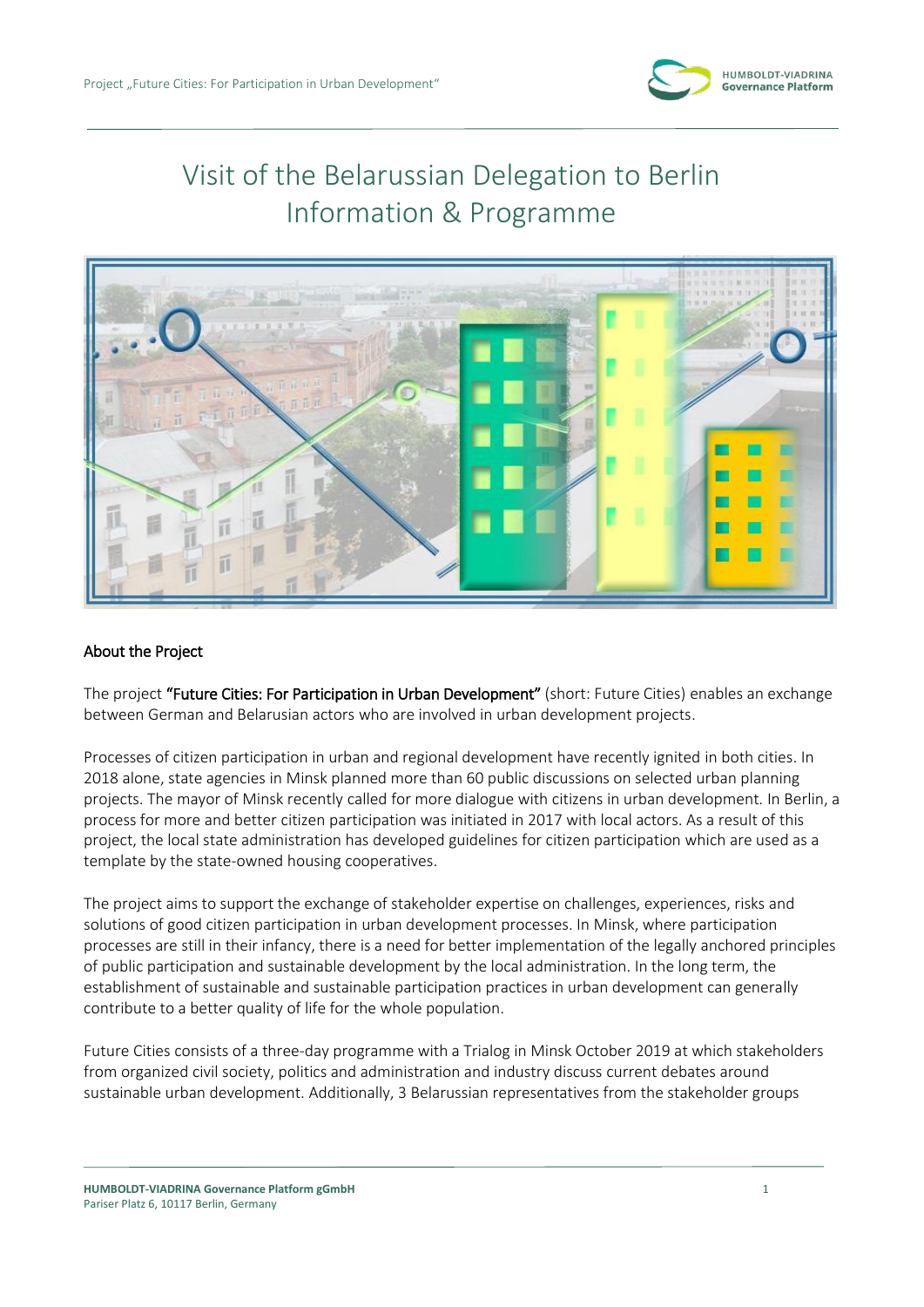

politics, business and civil society will have the opportunity to visit the German partner organisation in Berlin and learn about current urban development projects.

Future Cities aims to connect German and Belarussian experts in urban development and citizen participation in order to empower them to contribute their knowledge to the current political discussions in both cities.

# About the visit

Three key stakeholders from Minsk are invited to discover the Berlin urban development context. As part of the program, the team will visit urban projects and local sites to gain a better understanding of the current housing situation. Meetings with important representatives of organized civil society and politics will enable the delegation to learn about new participatory processes as well as gain invaluable networks to key local actors. Additionally, experts on sustainable building will present their local projects and know-how to the participants.

## Delegation Participants

- Vitaly Kukharenko, Architect and Member of the Belarussian Union of Architects
- Victor Janchurevich, Assistant to the deputy Anna Kanopatskaya & Head of the ECOGRAD social movement
- Dr. Melanie Kryst, Project Lead at the HUMBOLDT-VIADRINA Governance Platform
- Milena Kula, Project & Communications Assistant at the HUMBOLDT-VIADRINA Governance Platform
- Julia Steenpaß, Assistant at the HUMBOLDT-VIADRINA Governance Platform
- Ana Kamaeva, German-Russian Translator

Flights from Minsk, local transport and catering are covered by the HUMBOLDT-VIADRINA Governance Platform.

All meetings will be held in German with simultaneous translation into Russian.

Each participant will be provided with a single room in the Hotel "Quentin XL Potsdamer Platz". Breakfast is included.

### Hotel:

Quentin XL Potsdamer Platz

Potsdamer Straße 76, 10785 Berlin

0049 (0) 30 54886835

### Partners & Project Funder:

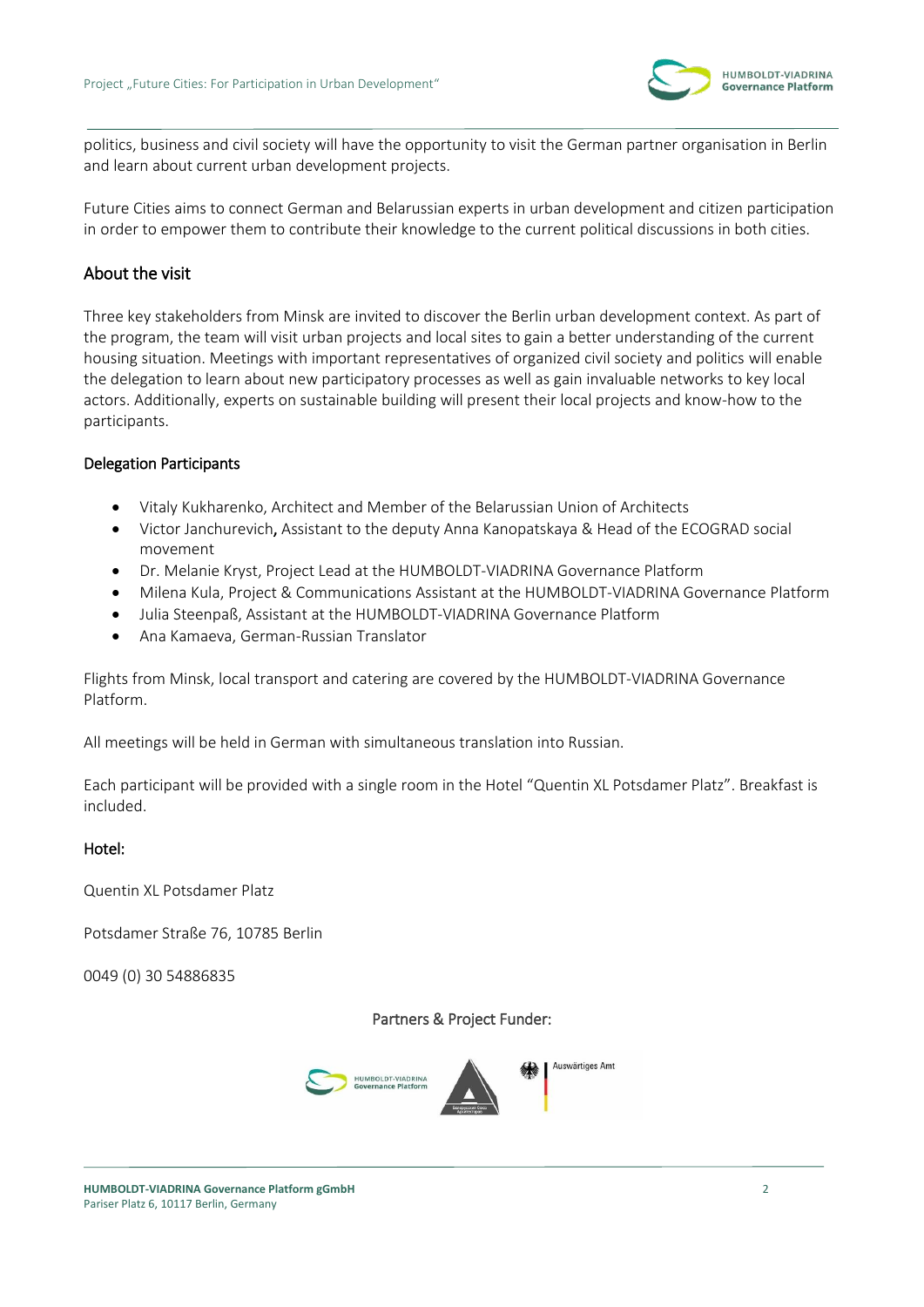

*26. November – Arrival Day*

12:15 – Victor and additional guest arrive Berlin Schönefeld Airport

13:15 - Vitaly arrives Berlin Central Station

13:30 - Lunch in the Hotel "Quentin XL Potsdamer Platz"

15:00 - Walk to the Christmas Market at Potsdamer Platz

15:30 – Visit to the German Parliament and Dome with guided tour and view of the city

18 – 21:00 Dinner with German Trialog participants in the "Kreuzberger Himmel", *Yorckstraße 89, 10965 Berlin*

*27. November – Participation in Urban Development*

#### 9:00 - Meeting at Hotel

 $10 - 11:30$  Meeting with Monique Leistner from the state-owned real estate organisation "Gewobag Wohnungsbau- Aktiengesellschaft Berlin "

12 – 13:30 Lunch at Savignyplatz

14 – 15:30 Meeting with Roman Konczak from the Berlin Senate, Department Urban Development - Topic: Citizen Participation and the Environment in Urban Development Projects, *Dienstgebäude Senatsverwaltung Württembergische Straße 6, Room 1101*

16:00 - 17:30 Meeting with the City Council of the District "Berlin Mitte", Allianz Forum Pariser Platz 6, 10117 *Berlin*

17:30 –Walk through Berlin City Centre (Gendarmenmarkt)

18:30 – Dinner at "Brasserie am Gendarmenmarkt", *Taubenstraße 30, 10117 Berlin*